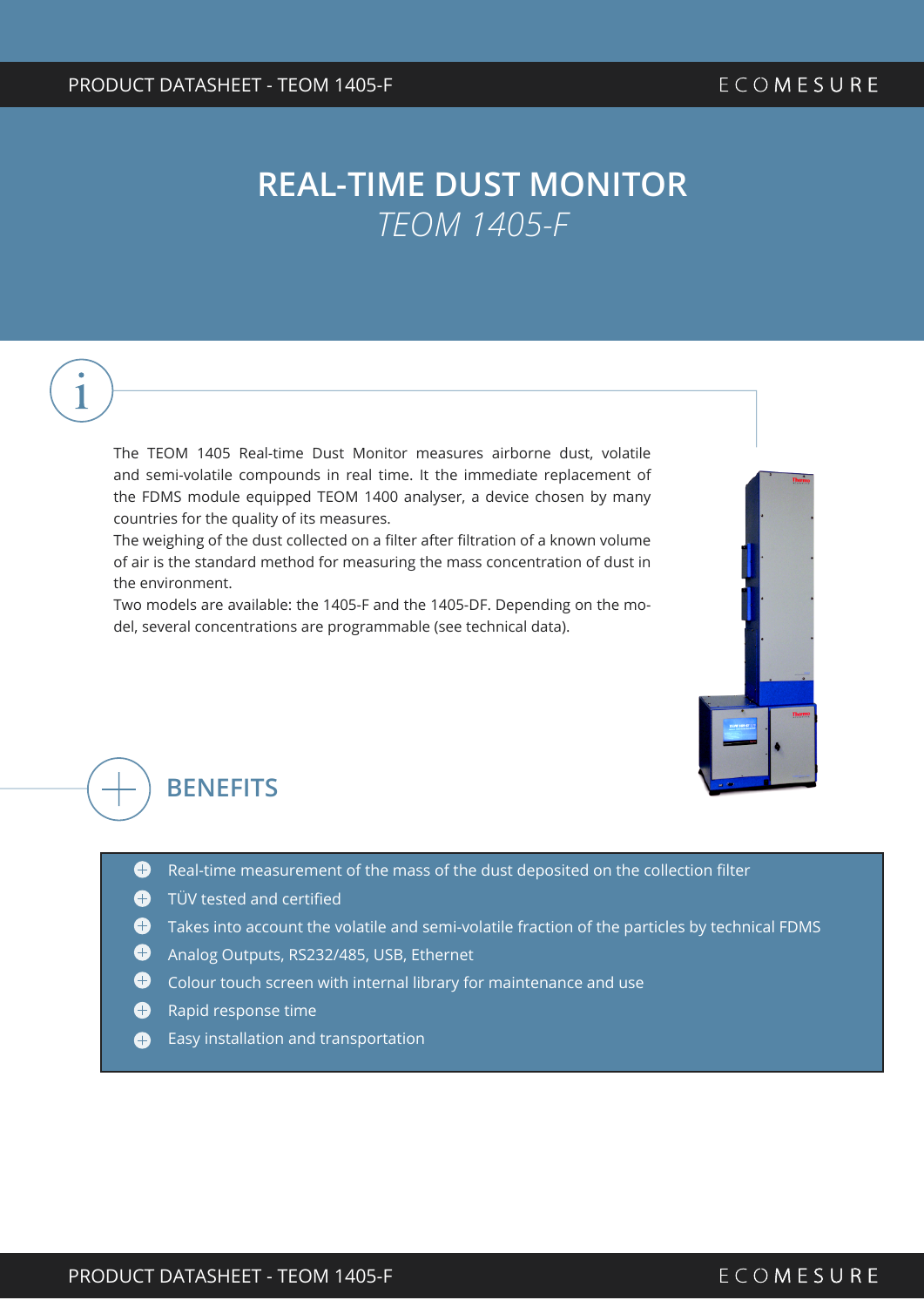**MEASUREMENT PRINCIPLE** 

The heart of the TEOM 1405-F is an inertial microbalance that uses a tapered element oscillating at its natural frequency (TEOM - Tapered Element Oscillating Microbalance).

A hollow and conical element is attached to its base. The collection is set on the top of the tapered portion.

The set oscillates at its natural frequency (about 200 Hz) determined by the physical characteristics of the conical element and the mass of the filter. The atmospheric air is suctioned by a pump connected to the base of the microbalance.



The airborne particles are trapped by the filter, thus increasing the mass of the oscillating system, producing a decrease in the natural vibration frequency. This frequency change is measured and converted into a real time mass change. The TEOM microbalance can detect variations of mass as low as 10 nanograms.

This technique offers many advantages over alternative methods:

• Absence of influence of the nature of the on the measurements

Unlike beta gauges or light scattering meters, the TEOM microbalances operate regardless of the atomic structure or optical characteristics of the particles.

• Speed of response

The impact on human health of pollution peaks was clearly highlighted in numerous epidemiological studies. Updating every six minutes the concentration values allows the TEOM 1405-F to quantify pollution episodes with high accuracy.

• Ease of installation and transportation

The TEOM 1405-F directly measures the mass of dust deposited on the collection filter and does not require recalibration based on specific site conditions. The absence of radioactive sources simplifies the procedures regarding staff training, maintenance and transport. The microbalance operating at its natural frequency is not influenced by interfering vibrations. The TEOM 1405-F can be set in sites subject to vibrations (e.g. vibrations generated by traffic).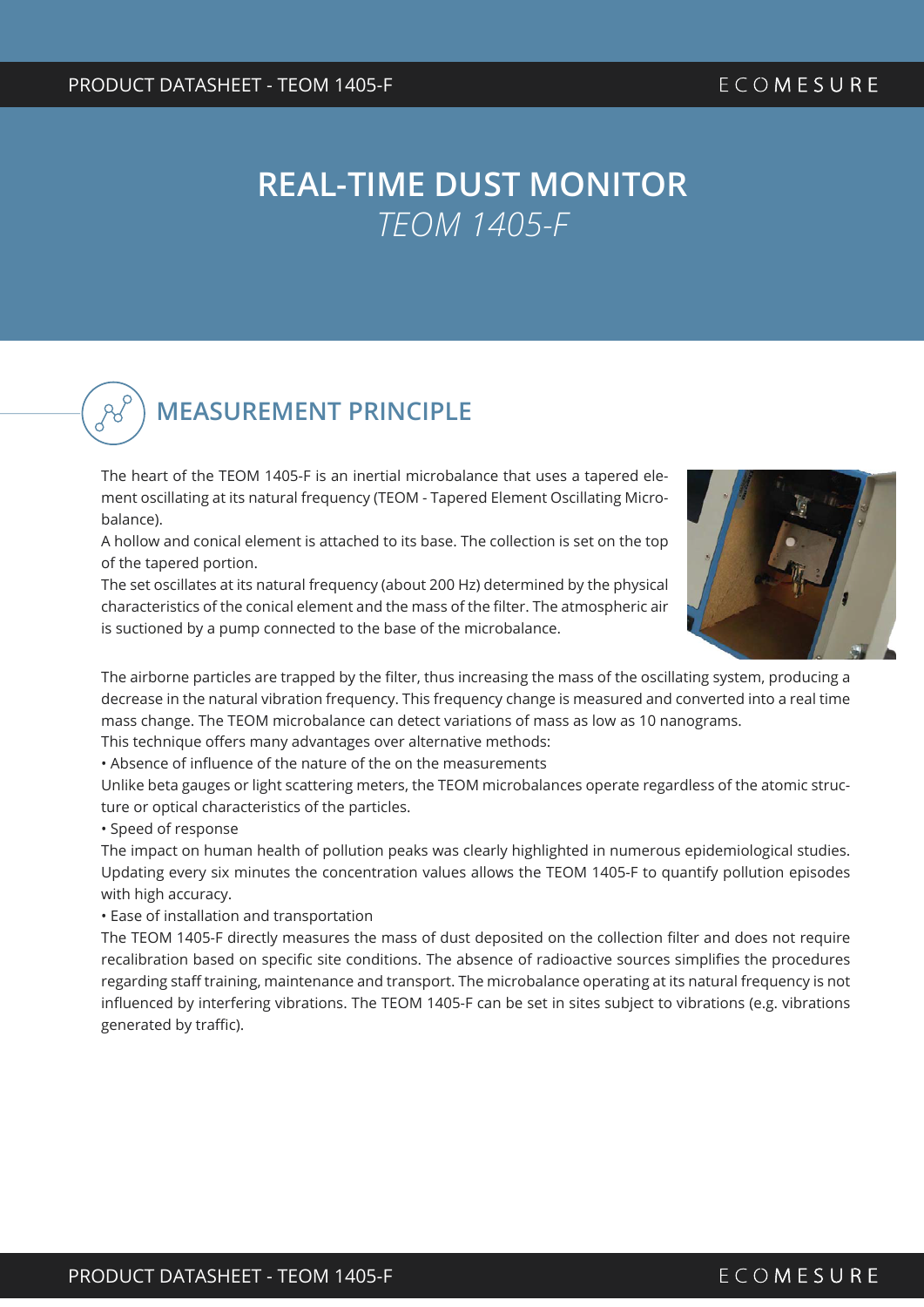

#### **FDMS OPERATING PRINCIPLE**

The FDMS is a device that measures in real time the mass loss during the TEOM collection filter sampling due to volatilisation of volatile dust such as ammonium nitrate.

#### This operation involves several steps:

- Drying the dusts upstream of the microbalance, in order to remove the water around the particles before they are trapped by the filter. This drying is performed using a desiccant such a Nafion membrane. - Measurement of mass loss due to the volatilisation of volatile dust.

To measure the mass loss, the analyser cyclically stops collecting particles. During that interval, the change in the filter mass represents the volatilisation of volatile and semi-volatile dust on the TEOM filter.

#### **SAMPLING SYSTEM**

Air is introduced into the microbalance by means of a sampling head. Thermo offers several types of sampling heads meeting EU and U.S. regulations: PM-10, PM-2.5, PM-1.0, Total Dust.

The air flow rate is kept constant by a flow rate regulator taking into account the atmospheric pressure and the ambient temperature.

Before filtration, the air dried and heated to 30 °C to avoid the condensation of water on the collection filter.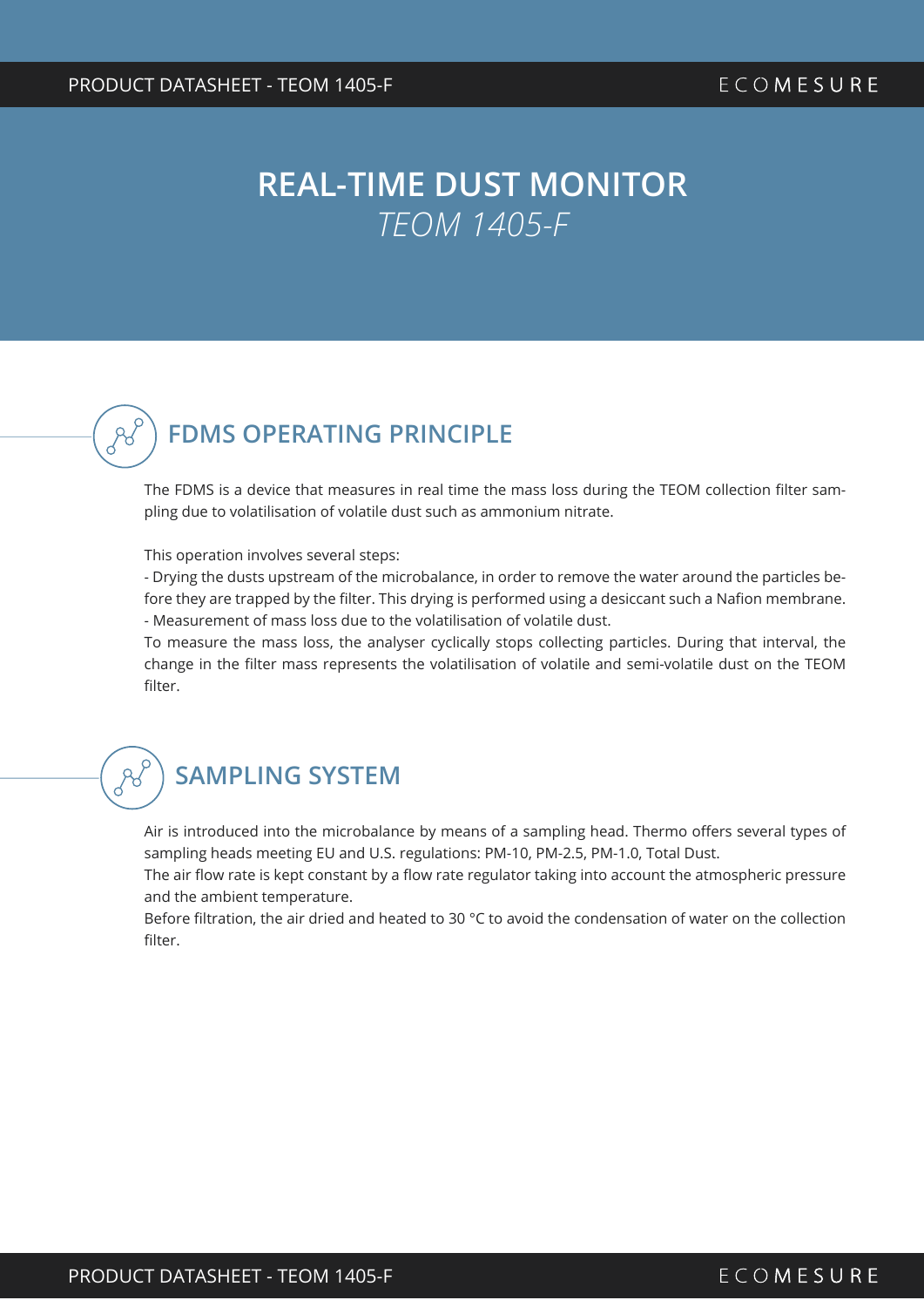

The oscillation frequency is measured every two seconds and is used to calculate hourly averages updated every 6 minutes.

The TEOM 1405-F displays in real time the three following concentrations:

- Total dust concentration (volatile and non-volatile)
- Non-volatile dust concentration in the sampling conditions
- Volatile dust concentration in the sampling conditions



The TEOM 1405-F also measures in real time a number of operating parameters.

These parameters and concentration values can be transmitted either by configurable Analog outputs or by RS232/485, USB or Ethernet port.

The TEOM 1405-F has several communication protocols usually used in large European networks. In case of flaws, TEOM 1405-F also provides contact shutdowns for remote retransmission.

# **ANALYSER ARCHITECTURE**

The entire analyser is packaged in a single housing, comprising electronics, a volume flow controller, a FDMS membrane, a microbalance, a colour screen. Only the pump and the sampling system are outside the analyser's case. The TEOM 1405-F's design offers a wide range of advanced solutions to facilitate the use, maintenance and interfacing:

- Colour touchscreen to display on-screen instructions for use and audit
- Communication via Ethernet, serial RS232/485 and USB
- Multiple Analog I / O, alarm contacts
- Internal database for remote diagnosis
- Internal memory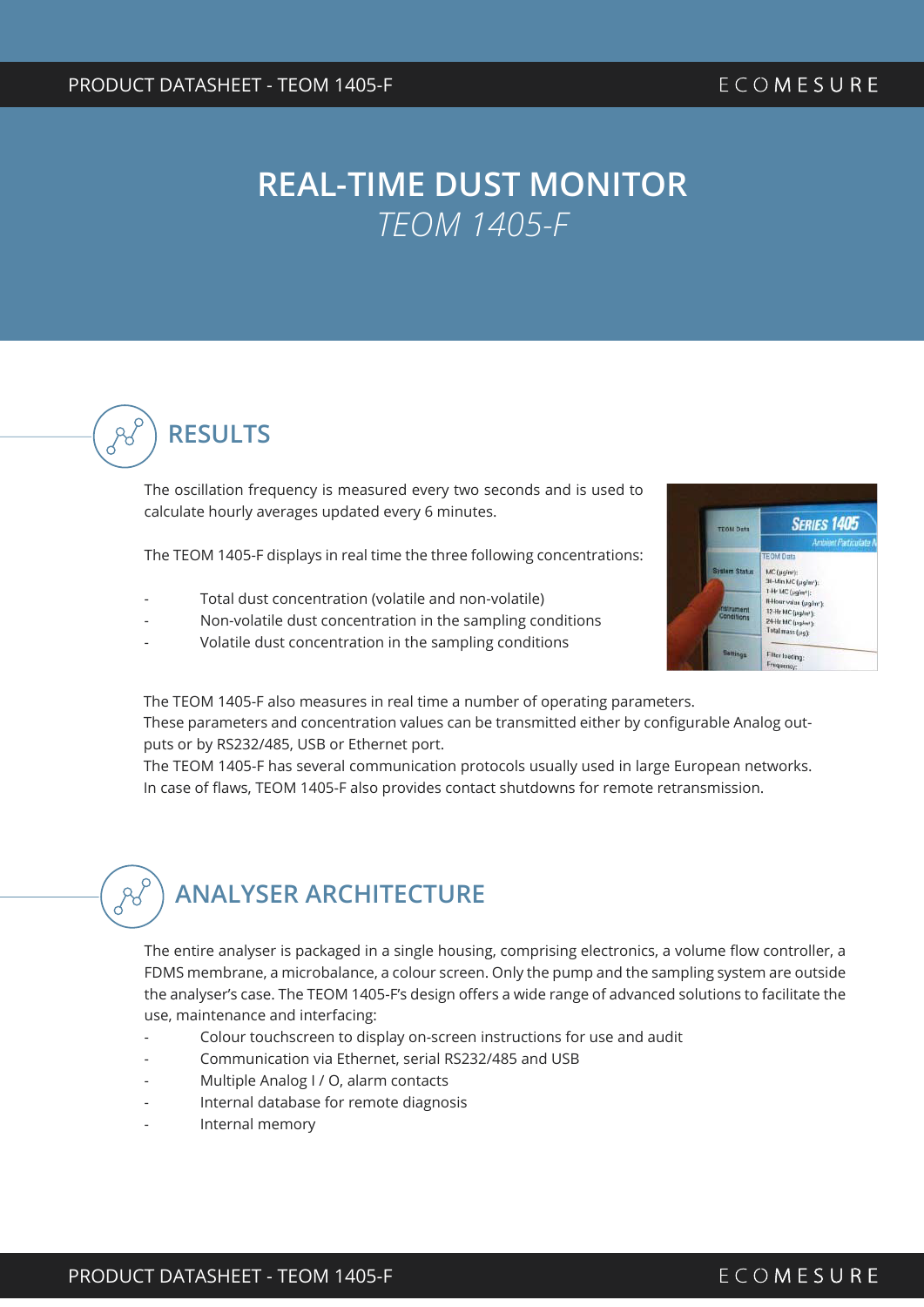

The TEOM 1405-F is an economical device. The average lifespan of the collection filter is of about 4 to 5 weeks. The TEOM 1405-F is sold with a year of consumables.

## **CALIBRATION**

Since the microbalance operates at its own frequency, the response is not likely to change over time. An optional calibration kit containing a standard filter allows the user to ensure perfect operation of the TEOM 1405-F all year round.

The calibration of the mass flow controllers must be completed twice a year.

The idea behind the TEOM 1405-F is to unambiguously link measurements to international standards of mass and volume.

In contrast to other techniques that measure the mass concentration of particles (beta gauge, nephelometer), the TEOM 1405-F is a real mass analyser, not using any empirical calibration factor.

#### **A WIDE RANGE OF ANALYSERS**

Several TEOM 1405-F-derived analysers are available:

- TEOM 1405 single microbalance without FDMS

- TEOM 1405-D with double microbalance and virtual impactor for the simultaneous measurement of PM-10 and PM-2.5 fractions

- TEOM 1405-DF with double microbalance and double FDMS module for the simultaneous measurement of PM-10 and PM-2.5 fractions. Also takes into account the volatile and semi-volatile dust